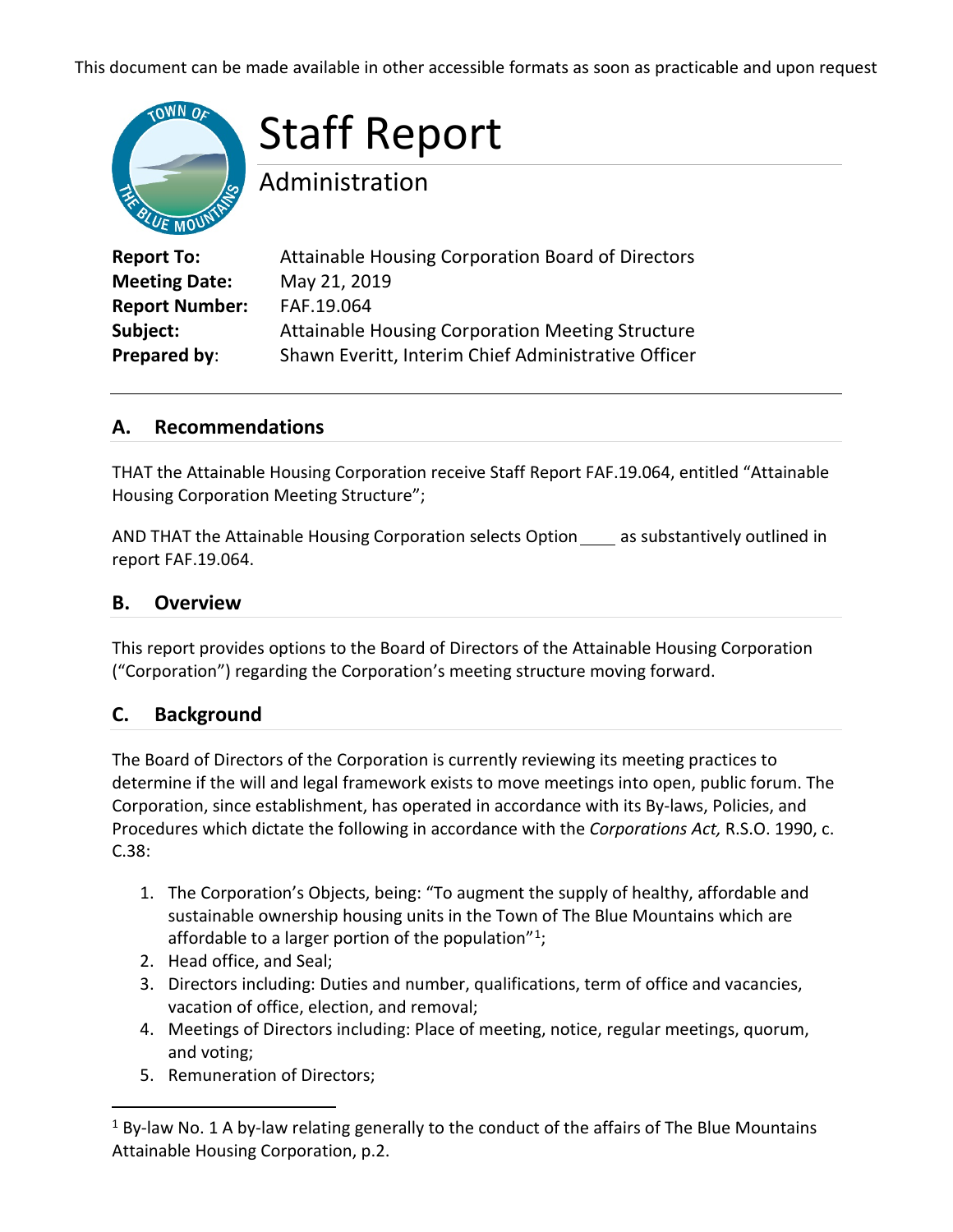### Attainable Housing Corporation May 21, 2019 FAF.19.064 Page 2 of 6

- 6. Submission of Contracts or Transactions to Members for Approval;
- 7. Conflict of Interest;
- 8. For the protection of directors and officers;
- 9. Indemnities to Directors and Others;
- 10. Officers including: Appointment, remuneration and removal of officers, powers and duties, President, Vice-President, Treasurer, and vacancies;
- 11. Members including: Class of membership, resignation, and termination of membership;
- 12. Dues;
- 13. Members' meetings including: Annual meeting, general meetings, notice, votes, proxies, and quorum;
- 14. Committees including: Committee powers and duties, and committee member removal;
- 15. Cheques, drafts, notes, etc.;
- 16. Execution of Instruments;
- 17. On Dissolution;
- 18. Financial year; and
- 19. Amendments of By-laws.

The proceedings of the Corporation have taken place in meetings closed to the public. The Corporation has, from time-to-time, permitted members of the public to attend meetings upon request. In addition, the Corporation has received Town staff assistance upon request in the form of administrative support, financial services staff support, communications support, and Senior Management staff support.

The general nature of Corporation meetings has traditionally included regular, annual, and special meetings which are comprised of Chair, Treasurer, Communications, and Secretary appointments, a Financial Position, Marketing and Communications update, New and Unfinished Business, and discussion regarding the existing Down Payment Assistance and Secondary Suite Grant application programs. More recently, regular meetings have also included discussion about possible, long-term solutions to attainable housing needs in The Blue Mountains.

As the Corporation considers possible solutions to address long-term attainable housing needs, it must determine if meeting structure will vary to allow for public participation and input. Town staff sought a legal opinion regarding whether the Corporation is considered a "local board" per the definition in the *Municipal Act, 2001* and whether it is possible for Corporation to adopt the Town's Procedural By-law which governs the calling, place and proceedings of the meetings of the Municipal Council for the Town of The Blue Mountains.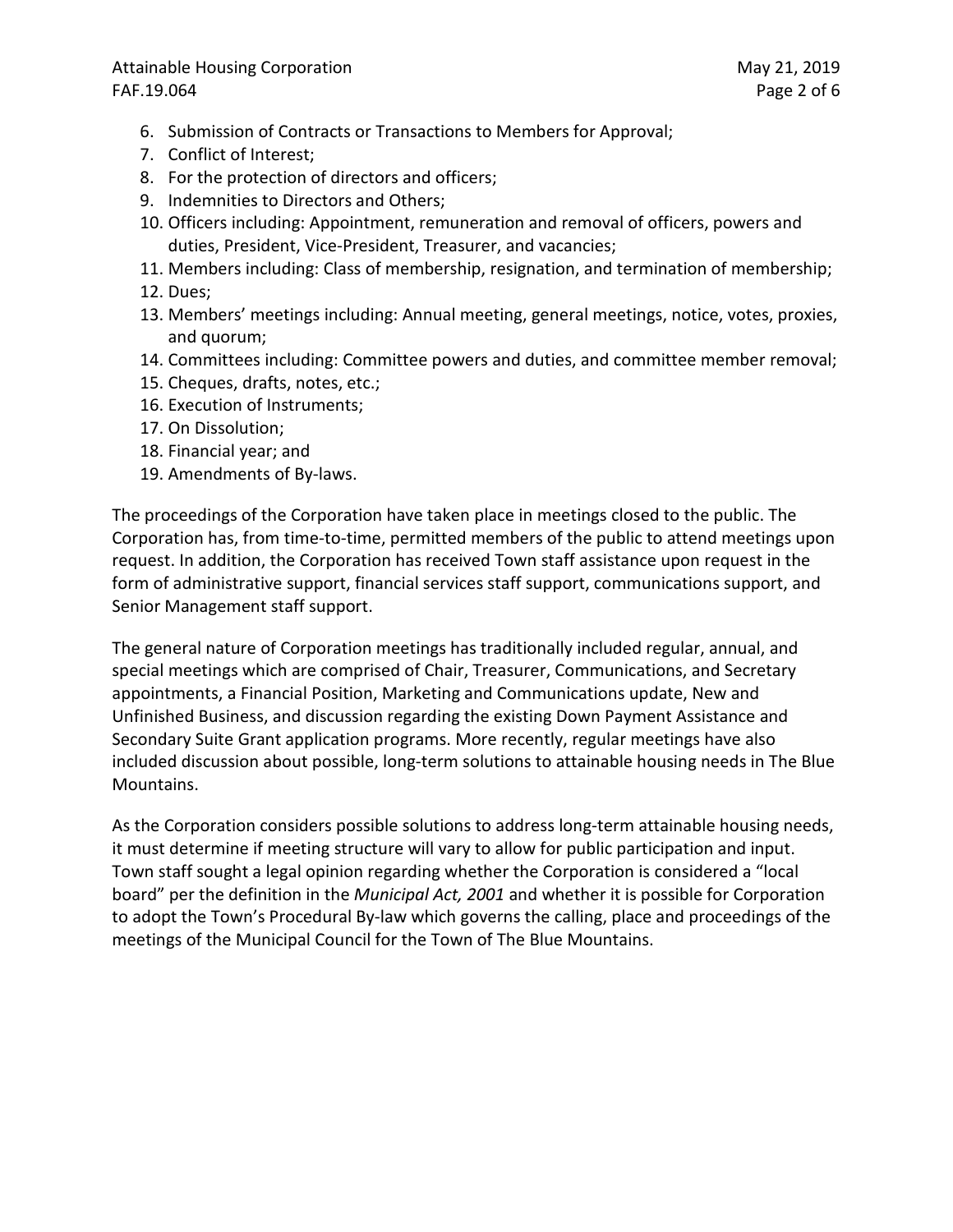Attainable Housing Corporation May 21, 2019 FAF.19.064 Page 3 of 6

Within the Procedural By-law members of Council, Committees of Council, and local boards are provided procedural framework for conducting meetings including the following:

- 1. Definitions;
- 2. Intent of By-law;
- 3. Locations, Meeting Times and Notice;
- 4. Meetings of Council;
- 5. Special Meetings of Council;
- 6. Role of the Mayor;
- 7. Role of Council;
- 8. Conduct of Members;
- 9. Agenda;
- 10. Order of Business
- 11. Council Minutes;
- 12. Correspondence and Communication;
- 13. Deputations and Public Comment Periods;
- 14. Committee of the Whole;
- 15. By-laws and Agreements;
- 16. Motions / Resolutions;
- 17. Notice of Motions;
- 18. Rule of Debate;
- 19. Reconsideration;
- 20. Procedural Appeals;
- 21. Committees; and,
- 22. Accessibility

The Procedural By-law states when Council meets in open versus closed session, confirms meeting times and notice, the role of members, the agenda order, and defines public opportunity for input and comment, among other items.

Town staff sought legal counsel to determine if the Corporation can adopt the Town's Procedural By-law 2018-20 as amended from time to time.

# **D. Analysis**

Based on legal counsel's input, the Corporation is not a local board or committee of Council, as defined in the *Municipal Act, 2001.* As such, adoption of the Procedural By-law 2018-20 would not be conducive to the Corporation.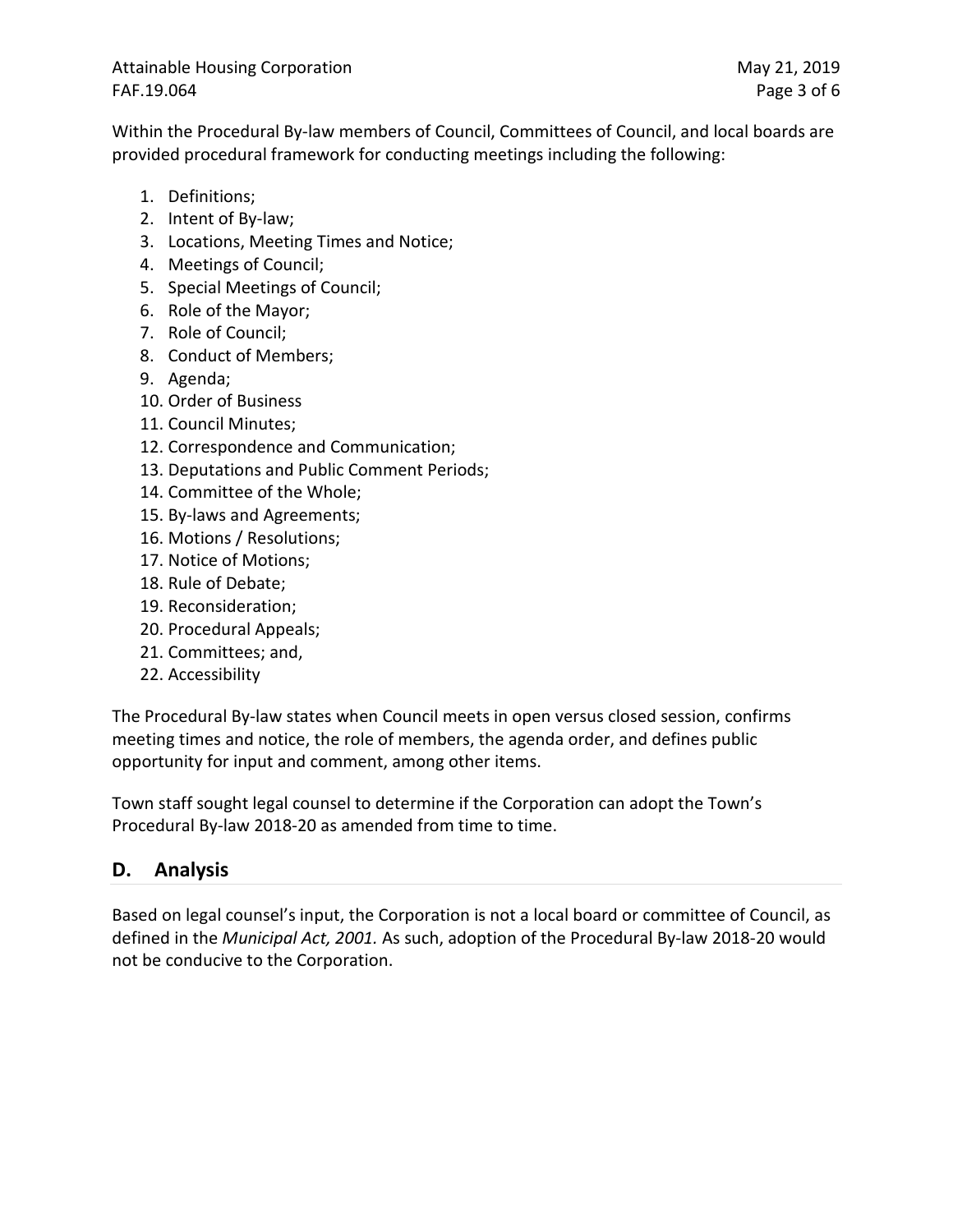## Attainable Housing Corporation May 21, 2019 FAF.19.064 Page 4 of 6

With this information, the Attainable Housing Corporation has the following Options:

- 1. That The Blue Mountains Attainable Housing Corporation be treated as a separate legal entity [wholly owned and controlled by the Town], and continue to operate in the manner of the past confirming the Corporation:
	- a. acknowledges the *Municipal Act, 2001* and the Town's Procedural By-law do not apply to Corporation proceedings;
	- b. will conduct meetings in accordance with the Corporation's existing by-laws, policies, and procedures which establish the rules respecting the calling and conduct of its meetings;
	- c. will provide notice of meetings to Directors of the Attainable Housing Corporation; and,
	- d. will not include public notification or posting of Corporation meeting materials on the Town's and Attainable Housing Corporation's respective websites;
- 2. That The Blue Mountains Attainable Housing Corporation be treated as a separate legal entity [wholly owned and controlled by the Town], confirming the Corporation:
	- a. Acknowledges the *Municipal Act, 2001* and the Town's Procedural By-law do not apply to Corporation proceedings;
	- b. will amend the Corporation's by-laws, policies, and procedures which establish the rules respecting the calling and conduct of its meetings to include aspects of the Town's Procedural By-law, including:
		- i. rules around open and closed session meetings;
		- ii. locations, meeting times and notice;
		- iii. special, regular, and annual meetings of the Corporation;
		- iv. role of the Board of Directors;
		- v. conduct of Directors;
		- vi. order of business;
		- vii. deputations and public comment periods, etc.;
	- c. will provide notice of meetings to Directors of the Attainable Housing Corporation and members of the public.

# **E. The Blue Mountains Strategic Plan**

- Goal #1: Create Opportunities for Sustainability
- Objective #1 Retain Existing Business
- Objective #2 Attract New Business
- Objective #3 Promote a Diversified Economy
- Objective #4 Support Value-Added Agriculture and Culinary Tourism
- Objective #5 Improved Visibility and Local Identity
- Goal #2: Engage Our Communities & Partners
- Objective #1 Improve External Communication with our Constituents
- Objective #2 Use Technology to Advance Engagement
- Objective #3 Strengthen Partnerships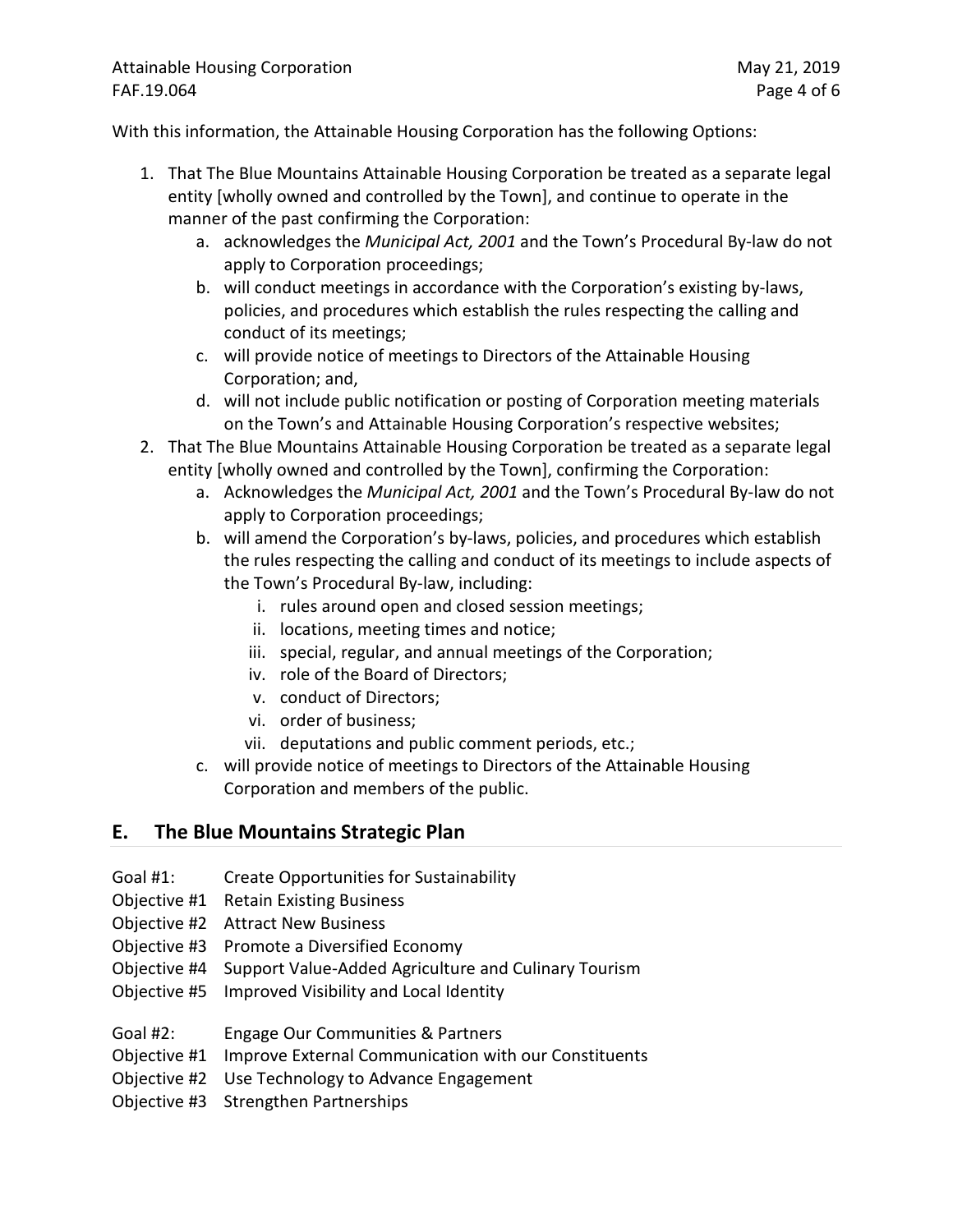Attainable Housing Corporation May 21, 2019 FAF.19.064 Page 5 of 6

| Goal #3:     | <b>Support Healthy Lifestyles</b>                                           |
|--------------|-----------------------------------------------------------------------------|
| Objective #1 | Promote the Town as a Healthy Community                                     |
| Objective #2 | Increase the Range of Housing Choices and Promote Housing Affordability     |
| Objective #3 | Manage Growth and Promote Smart Growth                                      |
| Objective #4 | <b>Commit to Sustainability</b>                                             |
| Goal #4:     | Promote a Culture of Organizational & Operational Excellence                |
| Objective #2 | Improve Internal Communications Across our Organization                     |
| Objective #3 | To Consistently Deliver Excellent Customer Service                          |
| Objective #4 | To Be a Financially Responsible Organization                                |
| Objective #5 | Constantly Identify Opportunities to Improve Efficiencies and Effectiveness |
| Goal #5:     | Ensure Our Infrastructure is Sustainable                                    |
| Objective #4 | Ensure that Infrastructure is Available to Support Development              |

### **F. Environmental Impacts**

N/A

## **G. Financial Impact**

There are ongoing financial costs associated with a dedicated staff resource for the Attainable Housing Corporation with Option 1 and Option 2 as outlined previously.

If Option 2 is selected, legal fees will be an additional consideration to update the existing Corporation By-laws to reflect desired rules of procedure.

### **H. In consultation with**

Leo F. Longo, Solicitor, Aird and Berlis

Ruth Prince, Director of Finance & IT Services/Treasurer

Corrina Giles, Town Clerk

## **I. Public Engagement**

The topic of this Staff Report has not been subject to a Public Meeting and/or a Public Information Centre as neither a Public Meeting nor a Public Information Centre are required. However, any comments regarding this report should be submitted to Shawn Everitt, [cao@thebluemountains.ca.](mailto:cao@thebluemountains.ca)

## **J. Attached**

None.